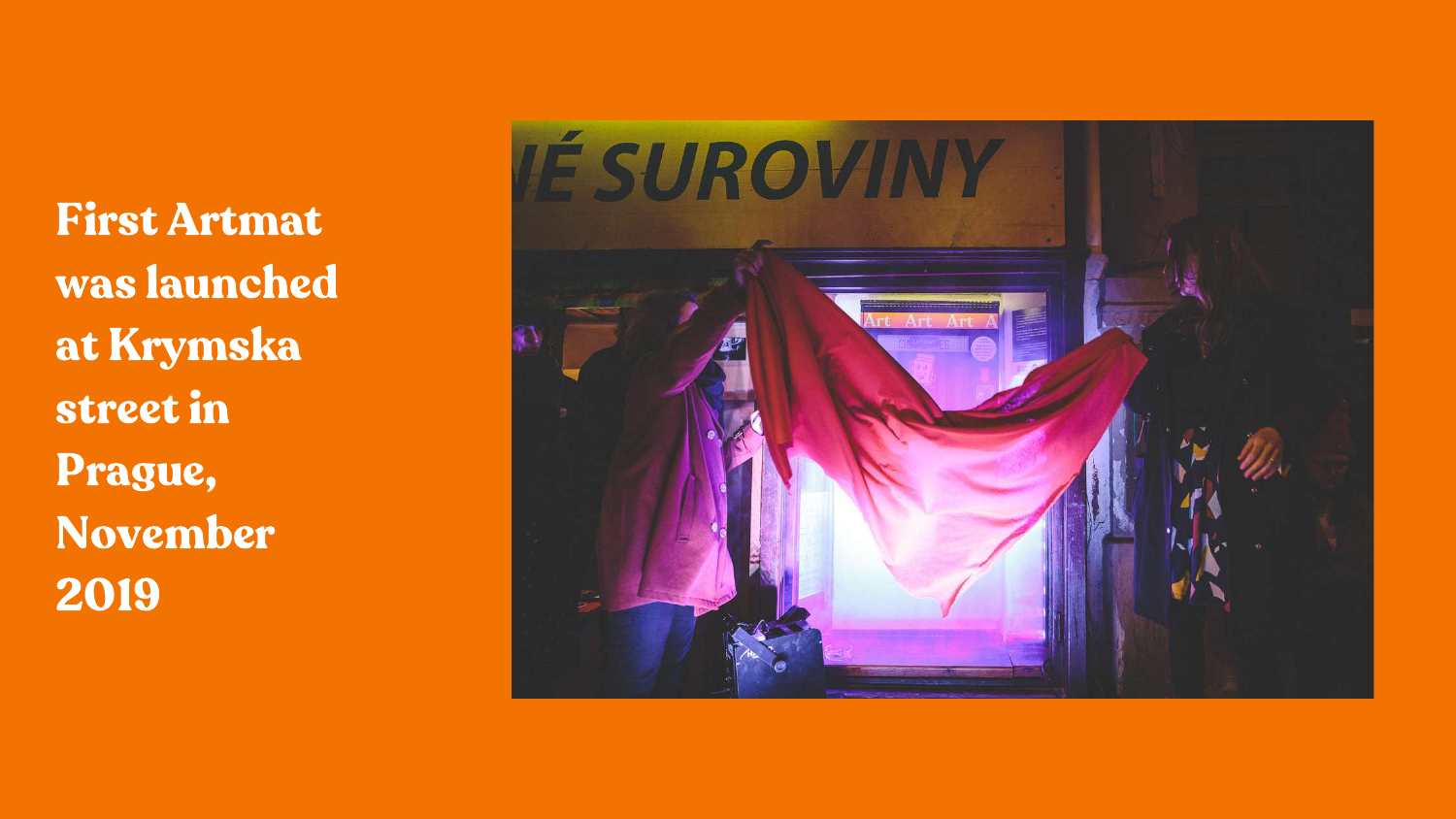Artmat revives (not only) places in public space and collaborates with interesting cultural organizations and collectives.

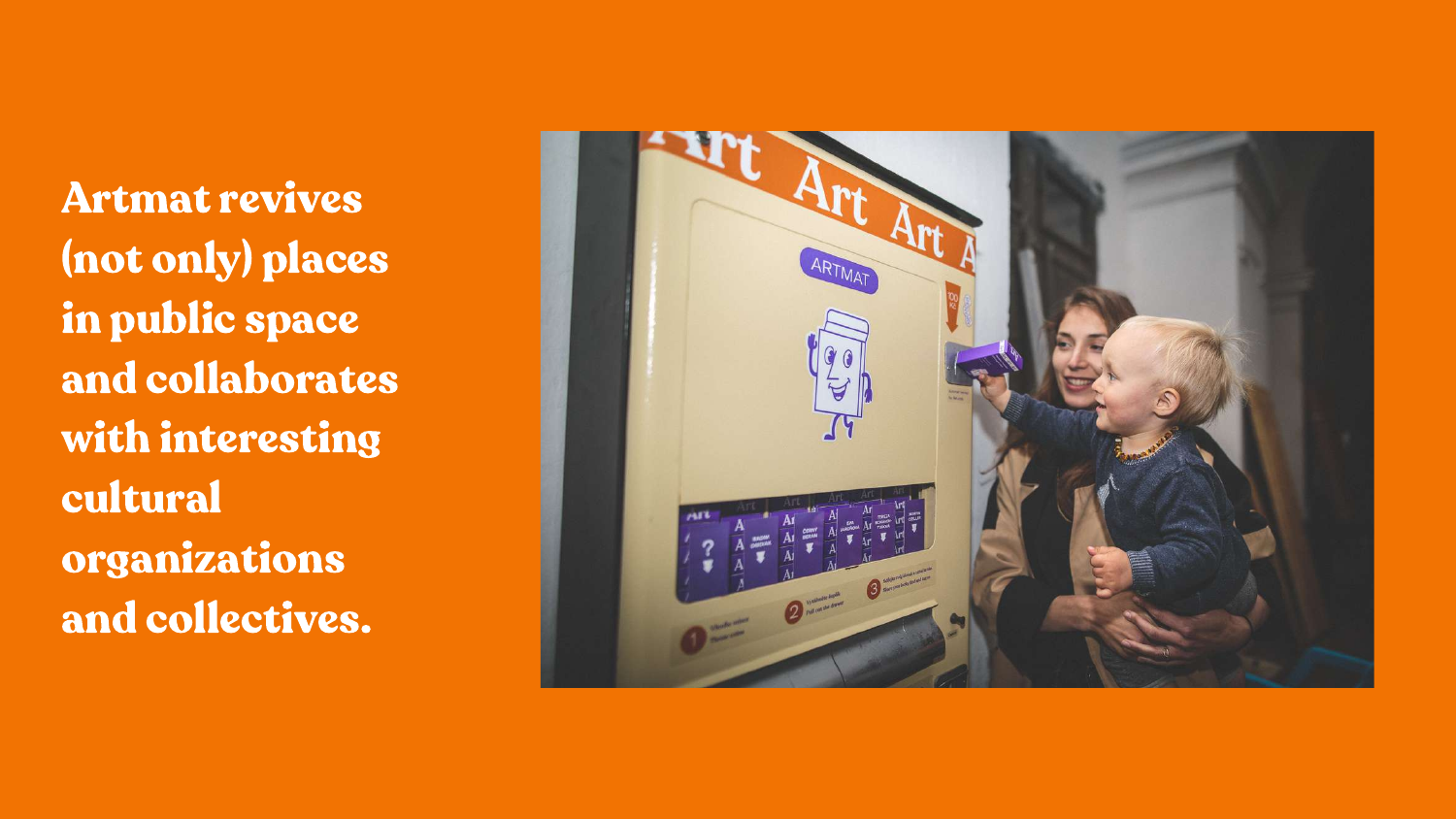Refurbished vending machines will surprise you with curated selection of pocketsized artworks from contemporary artists.

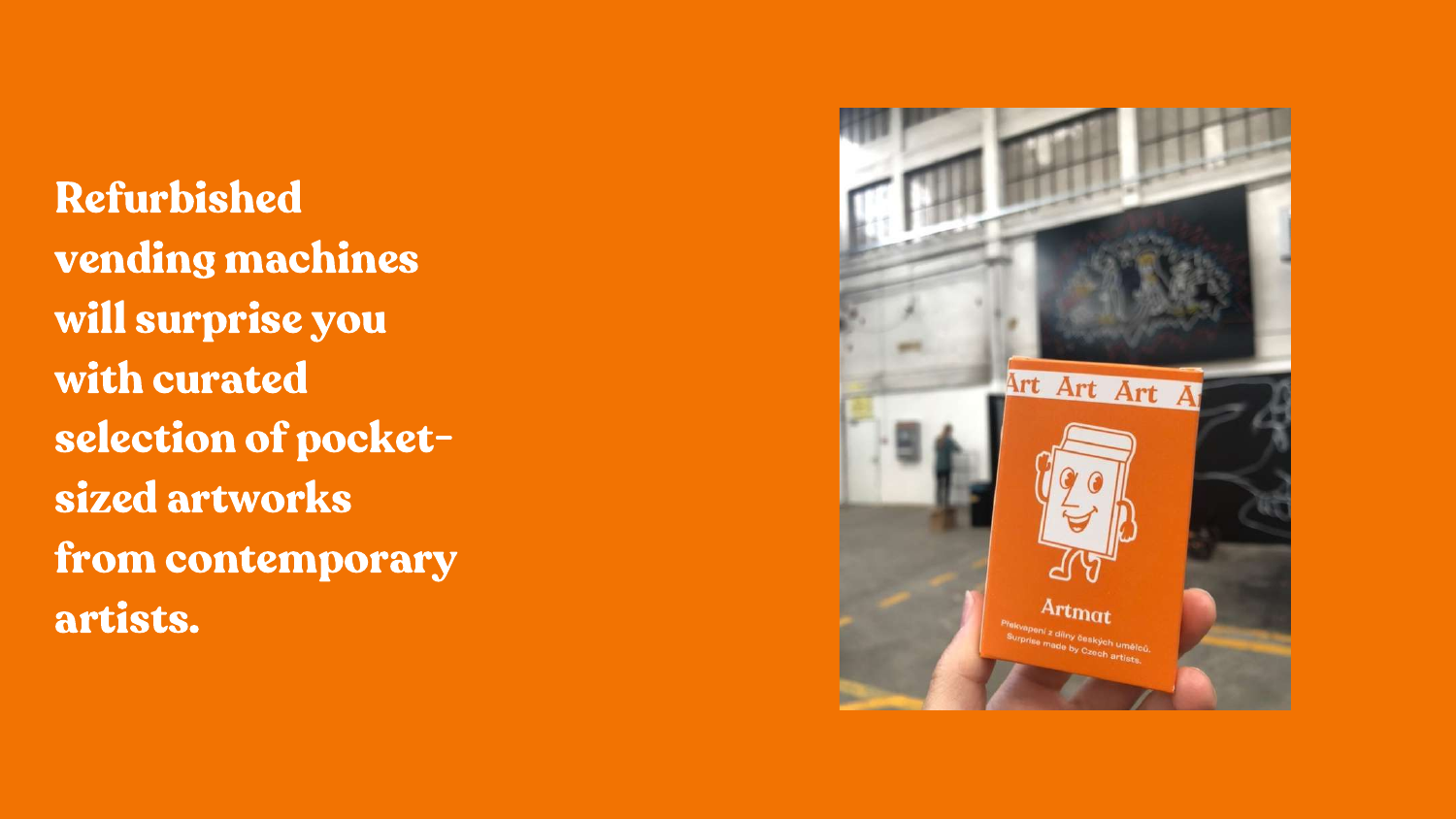Boxes can include photos, drawings, illustrations.. Each edition is made specially for Artmat in limited amount. Art pieces are signed and numbered if possible.

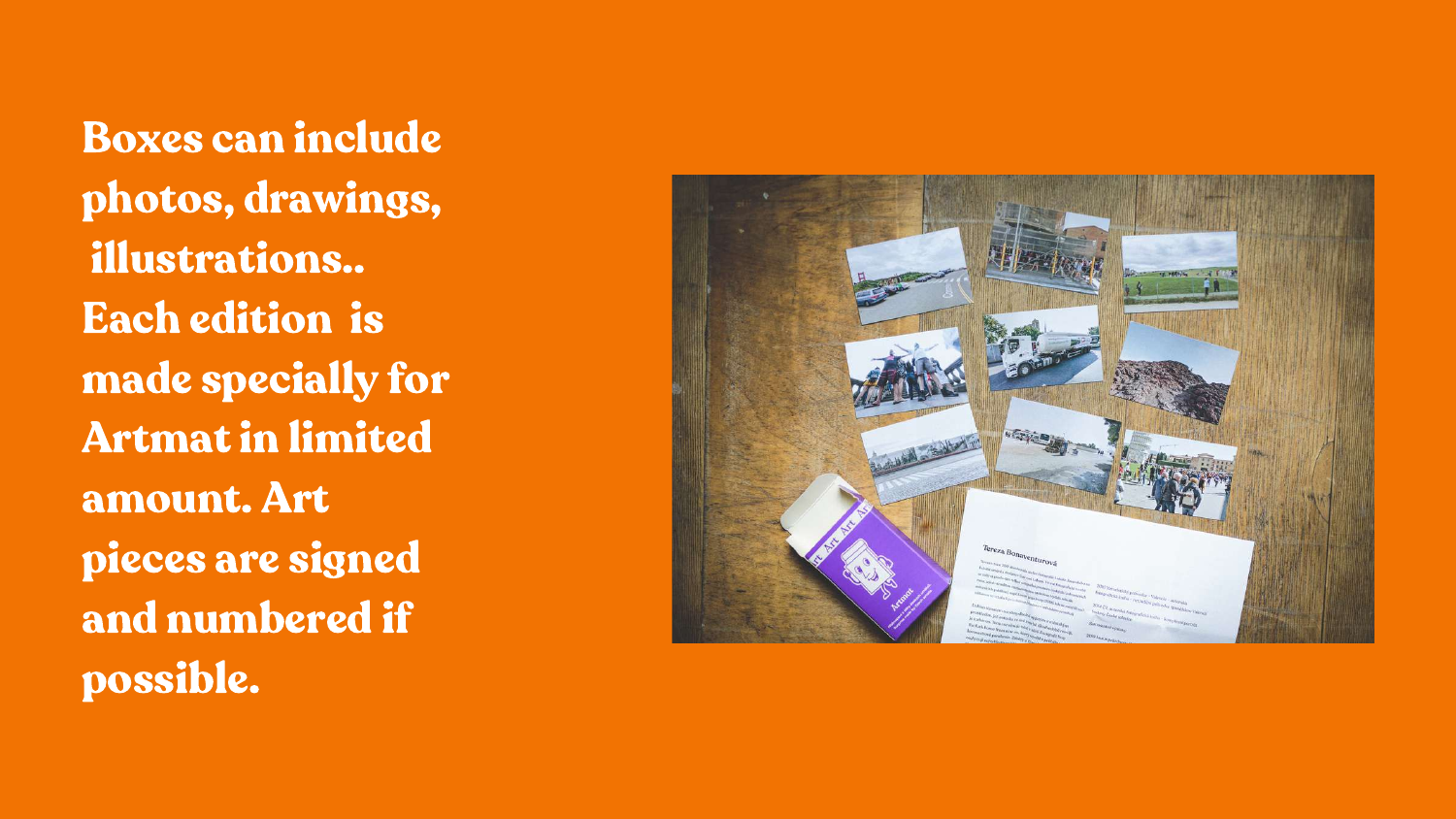We also like to work with conceptual art and give artists space to come up with new ideas of what to create for Artmat. On the picture: "Pheromon dating by Dante D. Hartl"

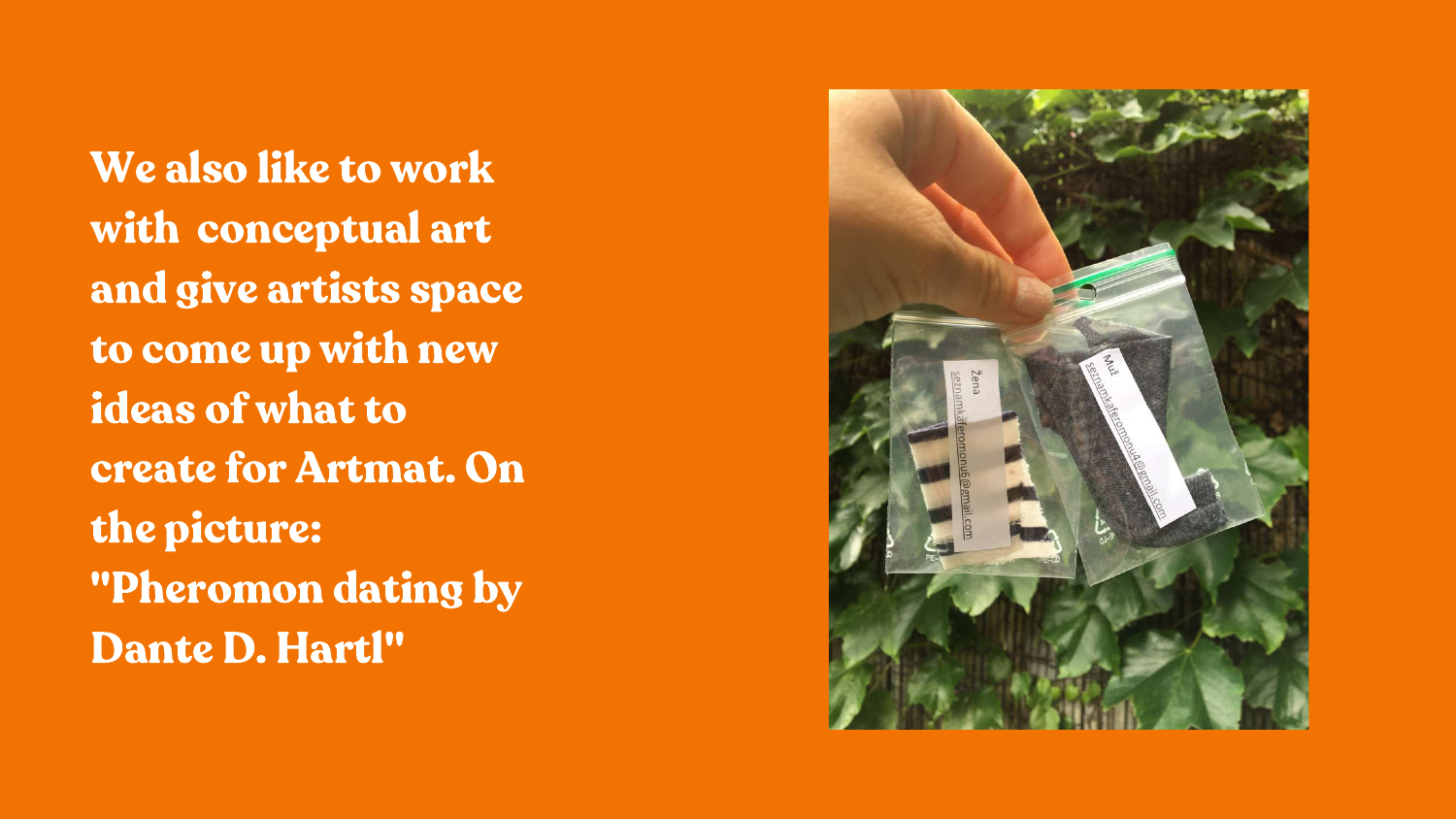Keeping the value of pocket sized art pieces is important for us. As well as motivate people to collect Art and be more curious about Art in general. We collaborate mostly with Fine Arts students or University graduates.

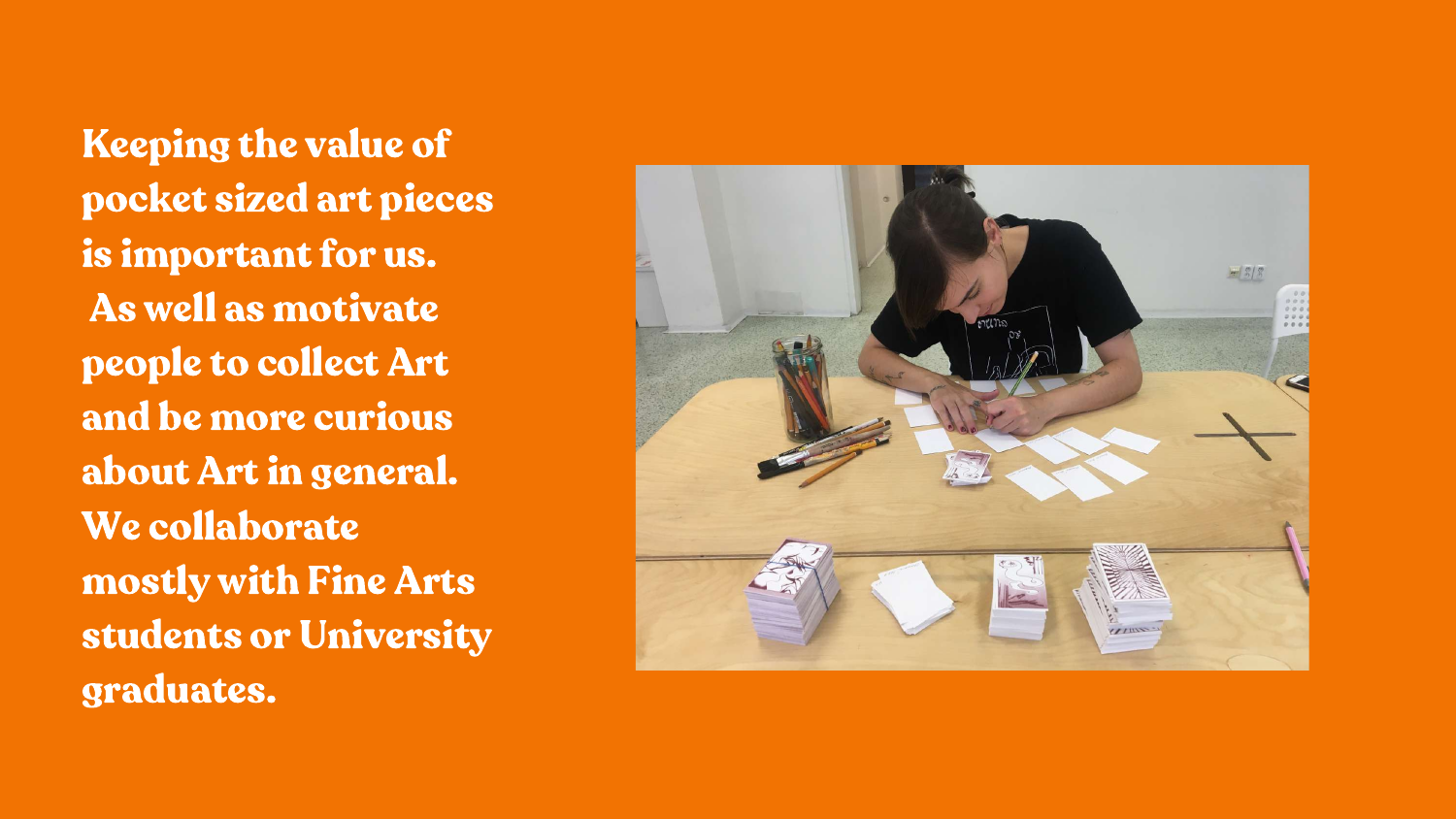We like to share what we do and present artists through mass media. On the picture: official Czech Television shooting in silk-screen print studio of PUNX23 in Prague, summer 2020.

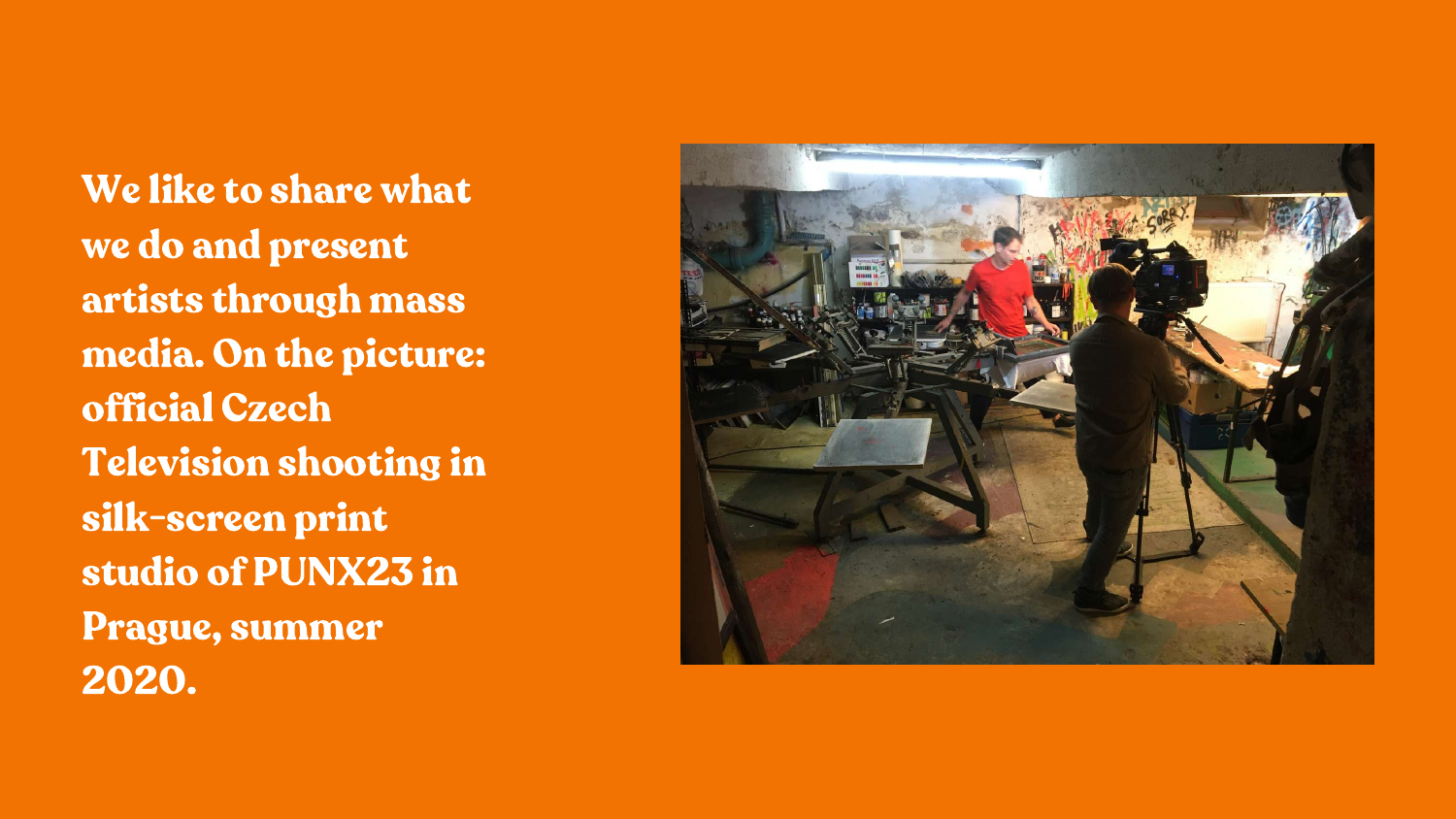Meeting people offline matters! We organize opening parties, workshops with artists and different real-world occasions. :)

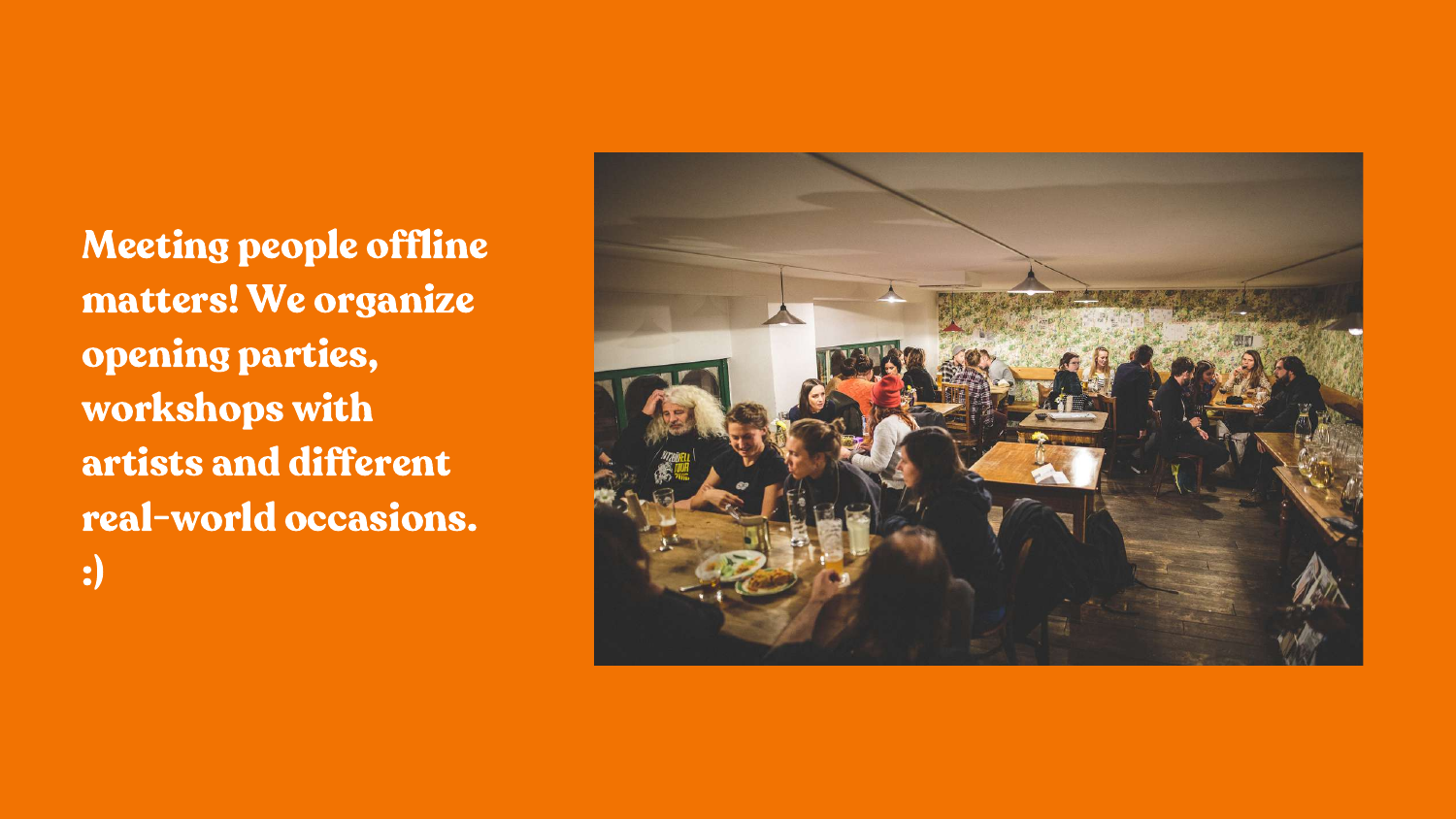The content is colorful and interesting for wide spectrum of people.